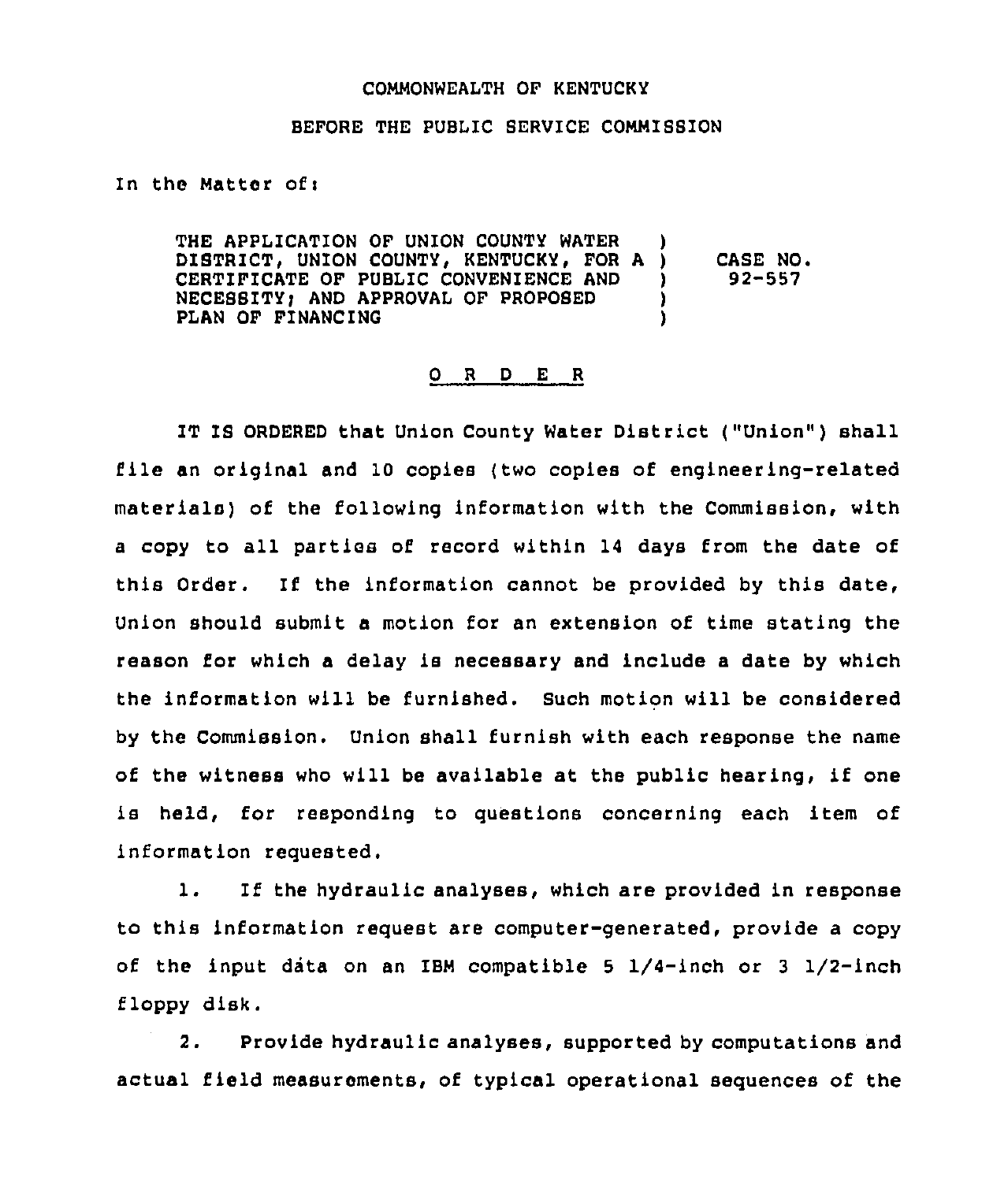existing water distribution system as presently configured and operated. These hydraulic analyses should demonstrate the operation of all pump stations and the "empty-fill" cycle of all water storage tanks. Computations are to be documented by a labeled schematic map of the system that shows pipeline sizes, lengths, connections, pumps, water storage tanks, wells, and sea level elevations of key points, as well as allocations of actual customer demands. Flows used in the analyses shall be identified as to whether they are based on average instantaneous flows, peak instantaneous flows, or any combination or variation thereof. The flows used in the analyses shall be documented by actual field measurements and customer use records. Justify fully any assumptions used in the analyses. {Note — if the proposed construction is in an area of the water distribution system which can be hydraulically isolated or separated from the rest of Union's water distribution system, only hydraulic analyses for the isolated portion of the system in question need be filed.)

3. Provide a summary of any operational deficiencies of the existing water system that are indicated by the hydraulic analyses or that are known from experience.

4. In order to obtain realistic results when utilizing computer hydraulic analyses to predict a water distribution system's performance, engineering references stress the importance of calibrating the results predicted to actual hydraulic conditions. This calibration process should include matching field measurements to the results predicted by the computer over a wide

$$
-2 -
$$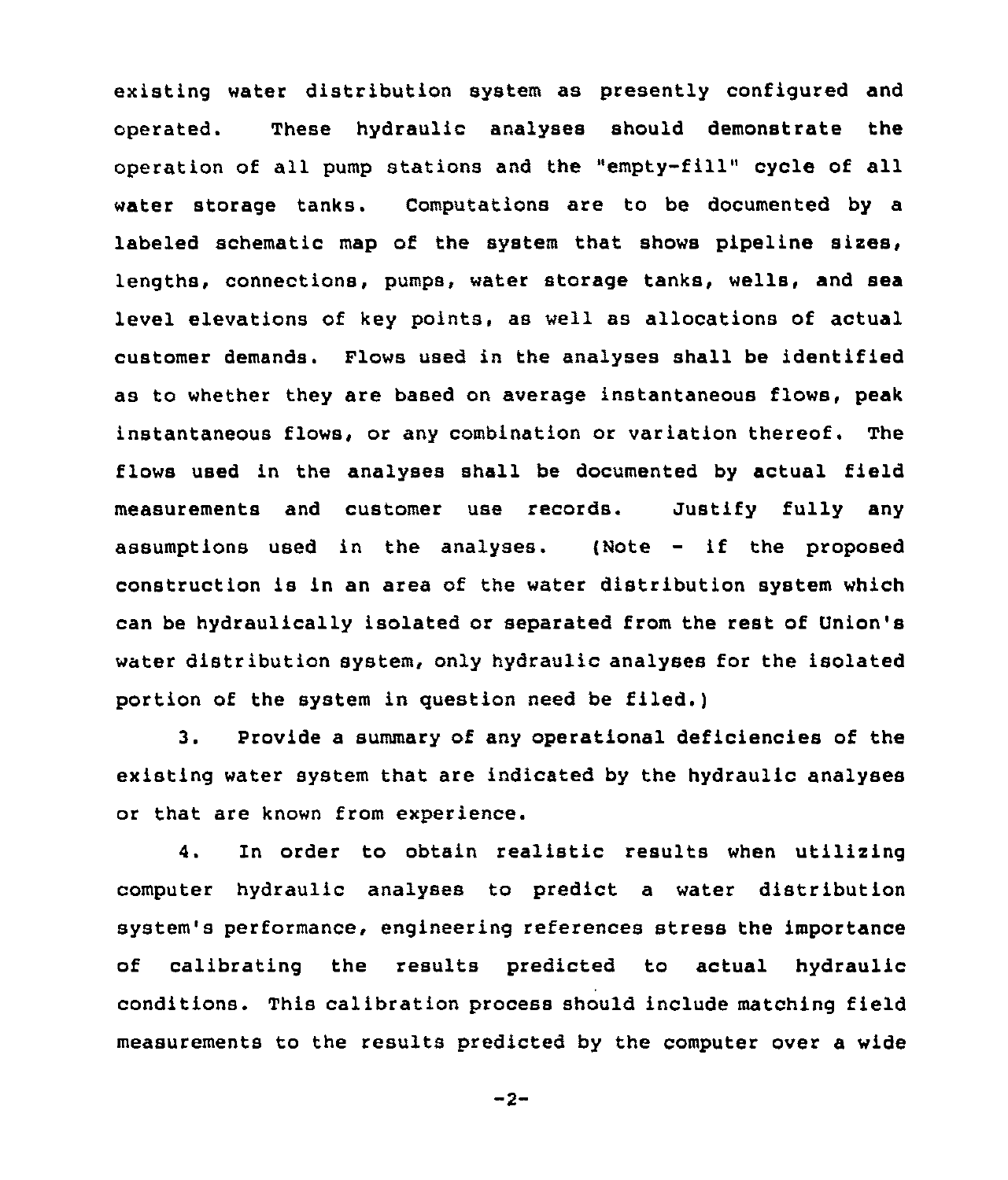range of actual operating conditions. At a minimum this should include average and maximum water consumption periods, ae well as "fire flow" situations and very high demand periods.

Based on the above, explain the procedures used to verify the computer hydraulic analyses tiled in this case. This explanation should be documented by field measurements, hydraulic calculations, etc.

5. Most engineering references state that instantaneous customer demands can peak at <sup>3</sup> to 15 times the 24-hour average demand. In addition, most engineering references also state that <sup>a</sup> water distribution system should be designed to meet at least the maximum hourly demand of its customers.

a. State exactly what measurements were made of Union's maximum hourly usage. If the maximum hourly usage was not measured directly, state why it was not.

b. State exactly how the diurnal pattern for Union's system was determined. Also detail how the diurnal demand multipliers for any hydraulic analyses were determined. This response should be documented by appropriate field measurements.

6. Provide <sup>a</sup> pressure recording chart showing the actual 24 hour continuously measured pressure available at the locations listed below on Union's system. Identify the 24-hour period recorded, the exact location of the pressure recorder, and the sea level elevation of the recorder. Also state the schematic junction number nearest the location of the pressure recorder:

a. In the vicinity of the proposed water storage tank.

 $-3-$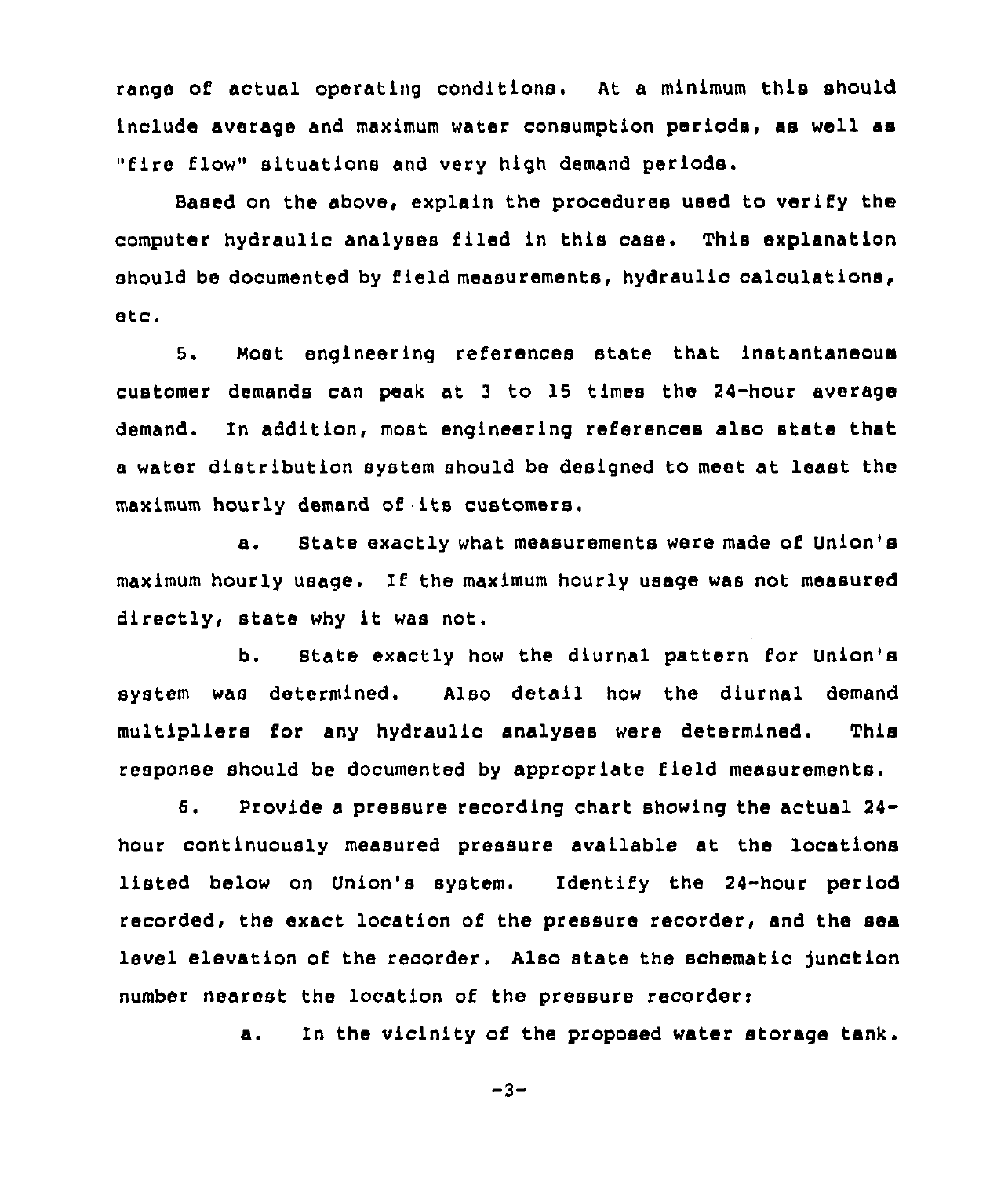b. In the vicinity of the proposed pump station at or near the master meter.

c. Any other locations necessary to provide <sup>a</sup> complete understanding of the existing system operation.

7. Provide a narrative description of the proposed daily operational sequences of the water system. Oocumentation should include the methods and mechanisms proposed to provide positive control of all storage tank water levels. The description should also include an hourly summary of how all tanks (existing and proposed) will "work" (expected inflow or outflow of water) and how all pumps will function. The description should be fully supported by appropriate field measurements and hydraulic calculations.

8. Provide a highway map at a scale of at least one inch equals two miles marked to show Union's water distribution system. Thc map of the system shall show pipeline sixes, location, and connection aa well as pumps, water storage tanks, and sea level elevations of key points,

9. Provide <sup>a</sup> copy of the pump manufacturer's characteristic (head/capacity) curve on which the design of the proposed pump station is based.

10. Provide hydraulic analyses, supported by computations and actual field measurements, of typical operational sequences of the water distribution system with the improvements proposed in this case in place. These hydraulic analyses should demonstrate the operation of all pump stations and the "empty-fill" cycle of all water storage tanks. Computations are to be documented by a

 $-4-$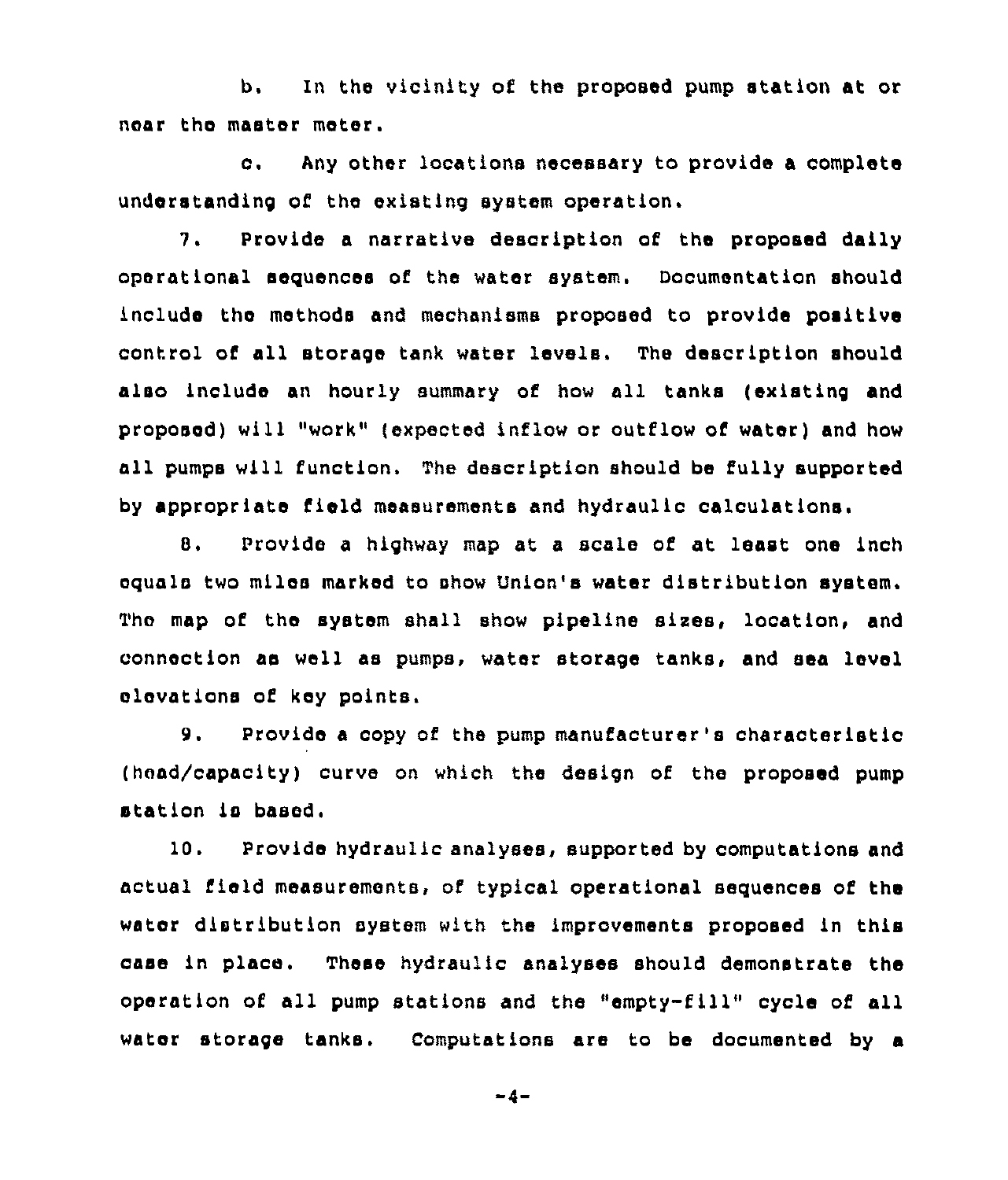labeled schematic map of the system that showa pipeline sixes, lengths, connections, pumps, water storage tanks, wells, and sea level elevations of key points, as well as allocations of actual customer demands. Flows used in the analyses shall be identified as to whether they are based on average instantaneous flows, peak instantaneous flows, or any combination or variation thereof. The flows used in the analyses shall be documented by actual field measurements and customer use records. Justify fully any assumptions used in the analyses. (Note  $-$  these analyses should use the same schematic as the analyses of the existing water distribution system to facilitate comparison.)

11. The engineering information submitted indicates that Union is proposing to install one fire hydrant as part of this project. Commission Regulation 807 KAR 5:066, Section 10(2b), states in part that "(f)ire hydrants may be installed by <sup>a</sup> utility only if: a. A professional engineer with a Kentucky registration has certified that the system can provide a minimum fire flow of 250 gallons per minute; and b. The system supporting this flow has the capability of providing this flow for a period of not less than two (2) hours plus consumption at the maximum daily rate."

Based on this regulation, the proposed fire hydrant installation must be deleted from the project unless certification in accordance with the regulation can be provided.

"5-